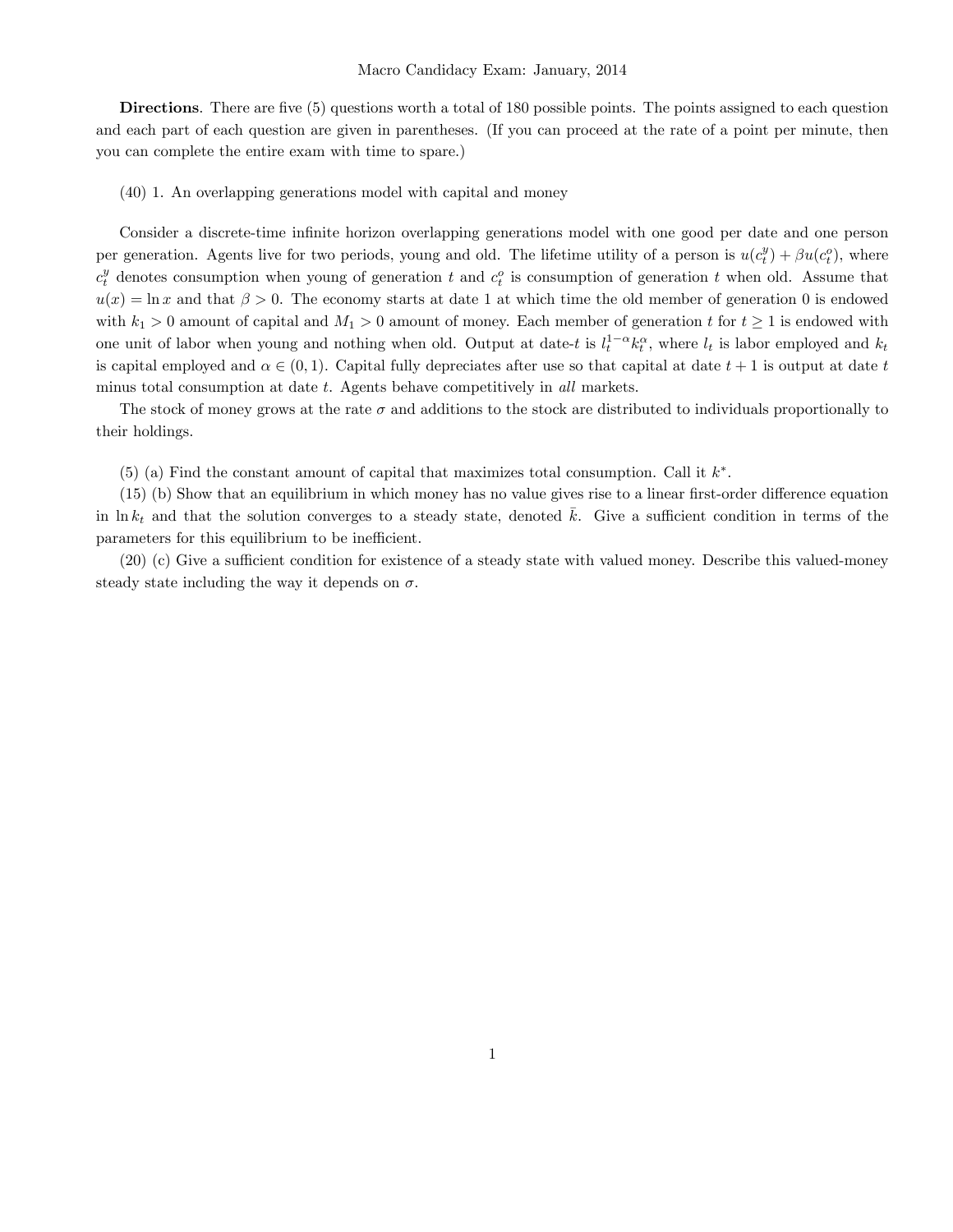## $(40)$  2. A 'two-sector' stochastic growth model

Time is discrete and there is one good per date. Total output at date  $t$ , denoted  $y_t$ , is given by

$$
y_t = z_t^1 f(k_t^1, l_t^1) + z_t^2 f(k_t^2, l_t^2)
$$

where  $z_t = (z_t^1, z_t^2)$  follows a first-order Markov process; f is homogeneous of degree one, strictly quasi-concave, and satisfies the usual Inada conditions; and

$$
l_t^1 + l_t^2 \le 1 \text{ and } k_t^1 + k_t^2 \le k_t,
$$

where  $k_t$  is the stock of capital at the beginning of date t,  $l_t^i$  is labor used in sector i and  $k_t^i$  is capital used in sector i. The representative agent maximizes expected discounted utility of consumption with period utility function  $u: R_+ \to R$  that is strictly increasing and strictly concave and with discount factor  $\beta \in (0,1)$ . Also,

$$
k_{t+1} \leq y_t - c_t + (1 - \delta)k_t,
$$

where  $c_t$  is consumption at t and where  $\delta \in (0,1)$ . There are two versions of this economy concerning when decisions have to be made.

Version A: the allocation of capital and labor between the sectors at date t must be made before observing  $z_t$ , while the decision about current consumption is made after observing  $z_t$ .

Version B: identical to version A except that the allocation of labor is made after observing  $z_t$ .

(15) (a) Formulate each version as a dynamic programming problem.

(10) (b) In which version is welfare higher? Explain.

(5) (c) Provide a sufficient condition that implies that both sectors have strictly positive inputs at every date.

(5) (d) Suppose that an observer sees output and inputs for each sector and knows the function f. Would the observer see marginal products equated across the sectors? Explain.

(5) (e) Recently, a lot of attention has been given to the possibility that the degree of uncertainty is not constant. Does the above formulation allow for that possibility? Explain.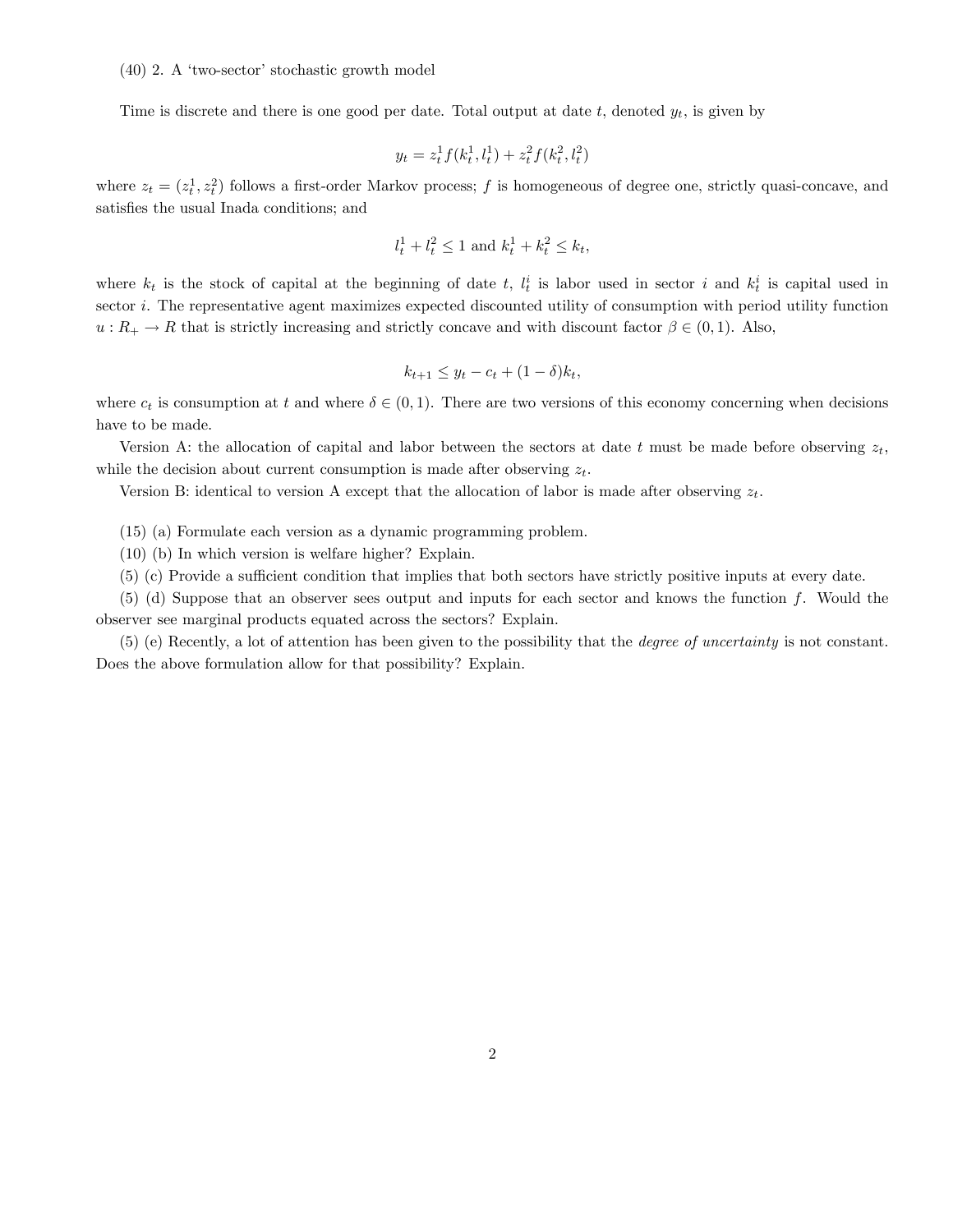## (40) 3. Equilibrium unemployment and training

Time is discrete and there is a nonatomic unit measure of infinitely-lived people, each of whom maximizes expected discounted income with a discount factor given by  $\beta \in (0,1)$ . The state of a person has two parts: one part is productivity, denoted  $\omega$ , where either  $\omega = \omega_L$  or  $\omega = \omega_H$  and where  $\omega_H > \omega_L > 0$ ; the other part is employment status, either employed or unemployed.

If employed, a person earns a wage equal to his/her productivity  $\omega$ . With probability  $\delta$  the job is destroyed and the person starts the next period in the unemployment state with productivity  $\omega$ . In the unemployment state, a person with productivity  $\omega$  receives goods from home production of  $b\omega$ , where  $b \in [0,1]$ . An unemployed person chooses whether to obtain training: if training is chosen, the cost  $p\omega > 0$  is borne and the person starts the next period with productivity  $\omega_H$ ; otherwise, no training cost is incurred and productivity remains  $\omega$ . Whether or not training is chosen and with probability  $\gamma$ , an unemployed person who begins with  $\omega = \omega_H$  starts the next date with  $\omega = \omega_L$ . The probability of an unemployed person becoming employed is  $\alpha$ .

(The parameters are  $\beta$ ,  $\omega_H$ ,  $\omega_L$ ,  $\delta$ ,  $b$ ,  $\gamma$ , and  $\alpha$ .)

(10) (a) Set out the functional equation(s) for this model.

(10) (b) Find the steady-state fraction who are employed. Find the steady-state distribution of  $\omega$  under the assumption that unemployed workers with  $\omega = \omega_L$  train. Find the steady state distribution of  $\omega$  under the assumption that unemployed workers do not train.

(10) (c) Suppose  $\gamma = 0$ . Provide a necessary and sufficient condition for unemployed workers to choose not to train. (Hint: For this case, conjecture that  $v(\omega, i) = \omega h(i)$  for  $i \in \{employed, unemployed\}$ , where  $v(\omega, i)$  is the value of starting a date in state  $(\omega, i)$ .)

(10) (d) Assume that the parameters are such that unemployed workers with low human capital choose not to train. How would you amend the model to study the effects of a government subsidy on training, while taking into account that any subsidy has to be financed? Would such a policy be desirable? (Hint: Do not attempt to work out all the details.)